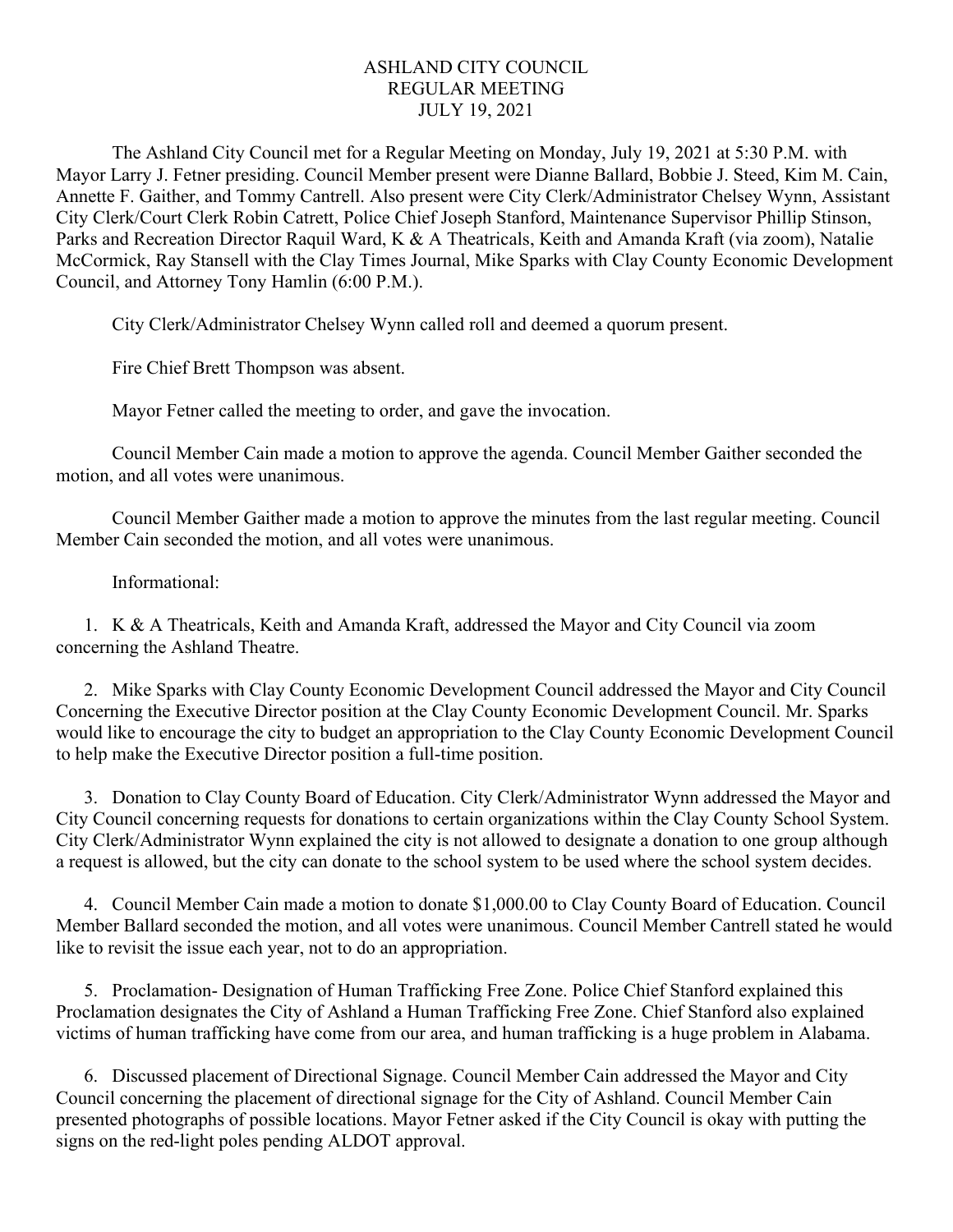Committee Reports:

Mayor Fetner did not report.

Council Member Ballard did not report.

Council Member Steed did not report.

Council Member Cain gave an update on the rocking chairs for the city square. Council Member Cain also discussed the Wagon Train and a Frontier Day. Council Member Cain explained Mrs. Robertson at Ashland Elementary School expressed interest in a project-based learning program centered around the Wagon Train and Frontier Day. The date of the next Wagon Train is March 12-13, 2022. Council Member Cain also gave an update on the signage proposal to Alabama Department of Tourism. Council Member Cain also gave an update on murals for the City Square.

Council Member Gaither reported on a proposal for senior exercise equipment for the City Park.

Council Member Cantrell reported on agenda items.

Police Chief Stanford reported on agenda items including Item Number 5: training for Investigator Shanon House and Item Number 10: completing the Homeland Security Grant from 2 years ago. Chief Stanford explained there is \$10,000.00 still available for use. Chief Stanford also introduced Natalie McCormick and requested the Council to hire her as a Dispatcher. Chief Stanford also reported on Item Number 13 concerning "Rural Violent Crime Reduction Initiative."

Maintenance Supervisor Stinson reported the Housing Authority is still working on the restrooms in the Wynn Building and updated the City Council on the light pole replacement for the City Square.

Parks and Recreation Director Ward reported everything is going well, and that he is still learning the job.

City Clerk/Administrator Wynn reported on the need to open a new account for the American Rescue Plan funding, the last Watermelon meeting will be July 22 at 9 A.M., and a Planning Commission Meeting will be July 27 at 5:15 P.M. City Clerk/Administrator Wynn updated the City Council on the vehicle policy.

New Business:

Council Member Gaither made a motion to approve the bills received since the last meeting in the amount of \$14,119.38. Council Member Cain seconded the motion, and all votes were unanimous.

Council Member Cantrell made a motion approving to pay East Alabama Regional Planning and Development Commission \$304.20 for quarterly membership dues. Council Member Gaither seconded the motion, and all votes were unanimous.

Council Member Cantrell made a motion to remove Stephanie Freeman from Ashland Baseball/Softball for Youth Checking Account at First State Bank and to deactivate debit card associated with the account. Council Member Ballard seconded the motion, and all votes were unanimous.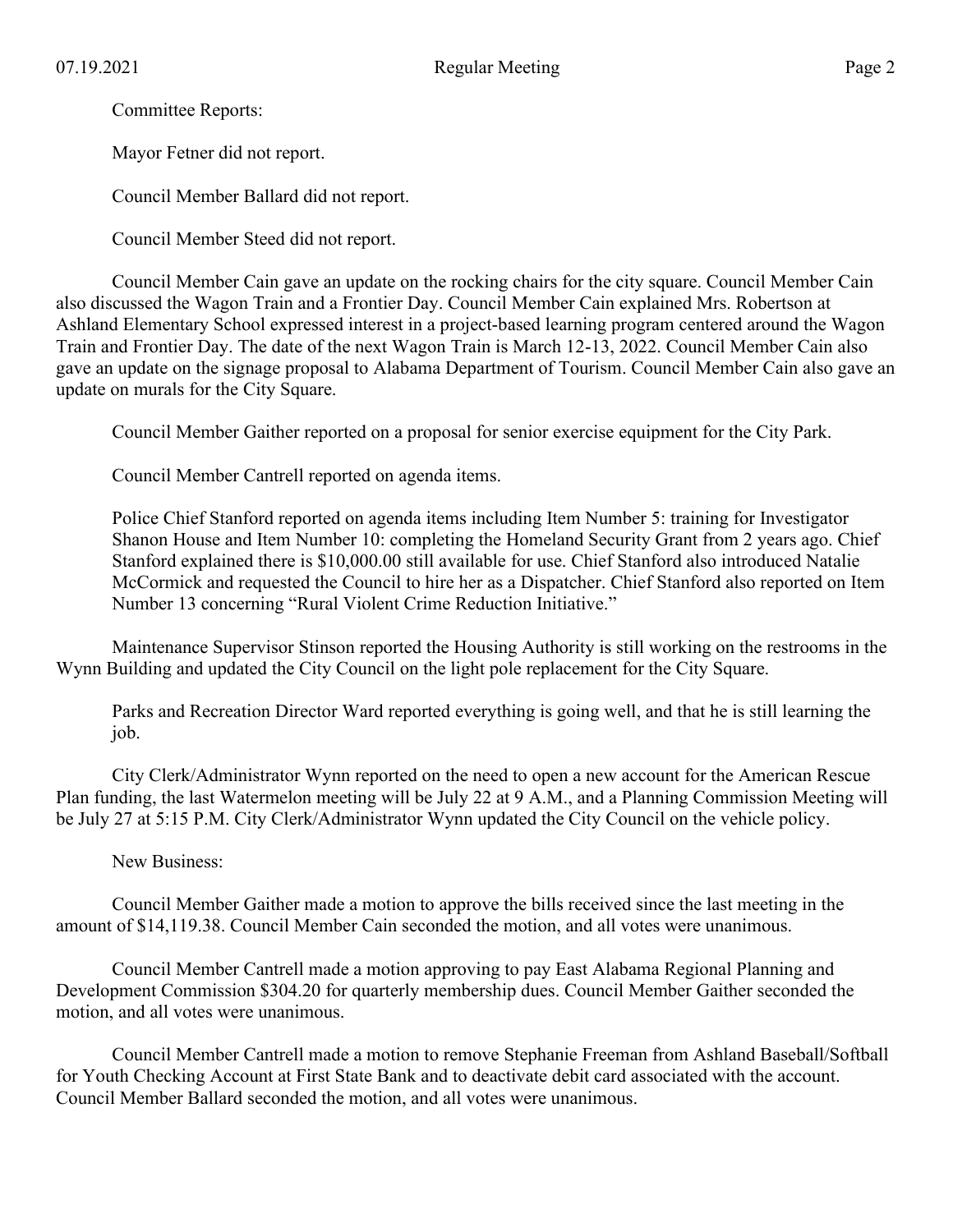Council Member Cantrell made a motion to add Raquil Ward to Ashland Baseball/Softball for Youth Checking Account at First State Bank and allow Mr. Ward to be issued a debit card for the account. Council Member Gaither seconded the motion, and all votes were unanimous.

Council Member Gaither made a motion approving Shanon House to attend Southeastern Law Enforcement Executive Development Seminar at Opelika, AL, September 27<sup>th</sup>- October 1<sup>st</sup>, pay registration fees of \$350, pay hotel accommodations at \$96/night, and reimburse travel expenses. Council Member Cantrell seconded the motion, and all votes were unanimous.

Council Member Gaither made a motion to open an account titled American Rescue Plan Funs at First Bank of Alabama. Council Member Ballard seconded the motion, and all votes were unanimous.

Council Member Gaither made a motion approving to hire 3 temporary employees at a pay rate of \$8.00 per hour to assist with the Clay County Yellow-Meated Watermelon Festival. Council Member Cain seconded the motion, and all votes were unanimous.

Council Member Cantrell made a motion to pay \$575.00 to East Alabama Portable for restrooms and handwashing stations for the Watermelon Festival Events. Council Member Cain seconded the motion, and all votes were unanimous.

Council Member Cain made a motion approving to pay Southern Data Automation \$1,167.98 for a laptop for the Parks and Recreation Department. Council Member Ballard seconded the motion, and all votes were unanimous.

Council Member Cantrell made a motion to pay excess of grant for Access Control System from Johnson Controls for the Police Department at an estimated cost of \$800.00. Council Member Gaither seconded the motion, and all votes were unanimous.

Council Member Steed made a motion to pay Tire Hub LLC. \$2,085.76 for 4 sets of tires for Ashland Police Department. Council Member Cain seconded the motion, and all votes were unanimous.

Council Member Ballard made a motion to hire Natalie McCormick as a Dispatcher for the Ashland Police Department at Range 7 Step 2 effective July 22, 2021. Council Member Cain seconded the motion, and all votes were unanimous.

Council Member Gaither made a motion approving Chief Stanford to apply for Office of Justice Program "Rural Violent Crime Reduction Initiative" Grant. Council Member Cain seconded the motion, and all votes were unanimous.

Council Member Gaither made a motion approving Frontline Outfitters to install cameras and radar in 2015 Chevy Tahoe (Patrol Unit 178) and 2020 Chevy Tahoe (Patrol Unit 179) at a total cost of \$720.00. Council Member Cain seconded the motion, and all votes were unanimous.

Old Business:

Resolutions, Ordinances, Orders, and Other Business:

Council Member Gaither made a motion approving Ordinance Number 2021-07-06-01 an ordinance to lease city owned property that is no longer needed for public or municipal purposes. Council Member Cain seconded the motion.